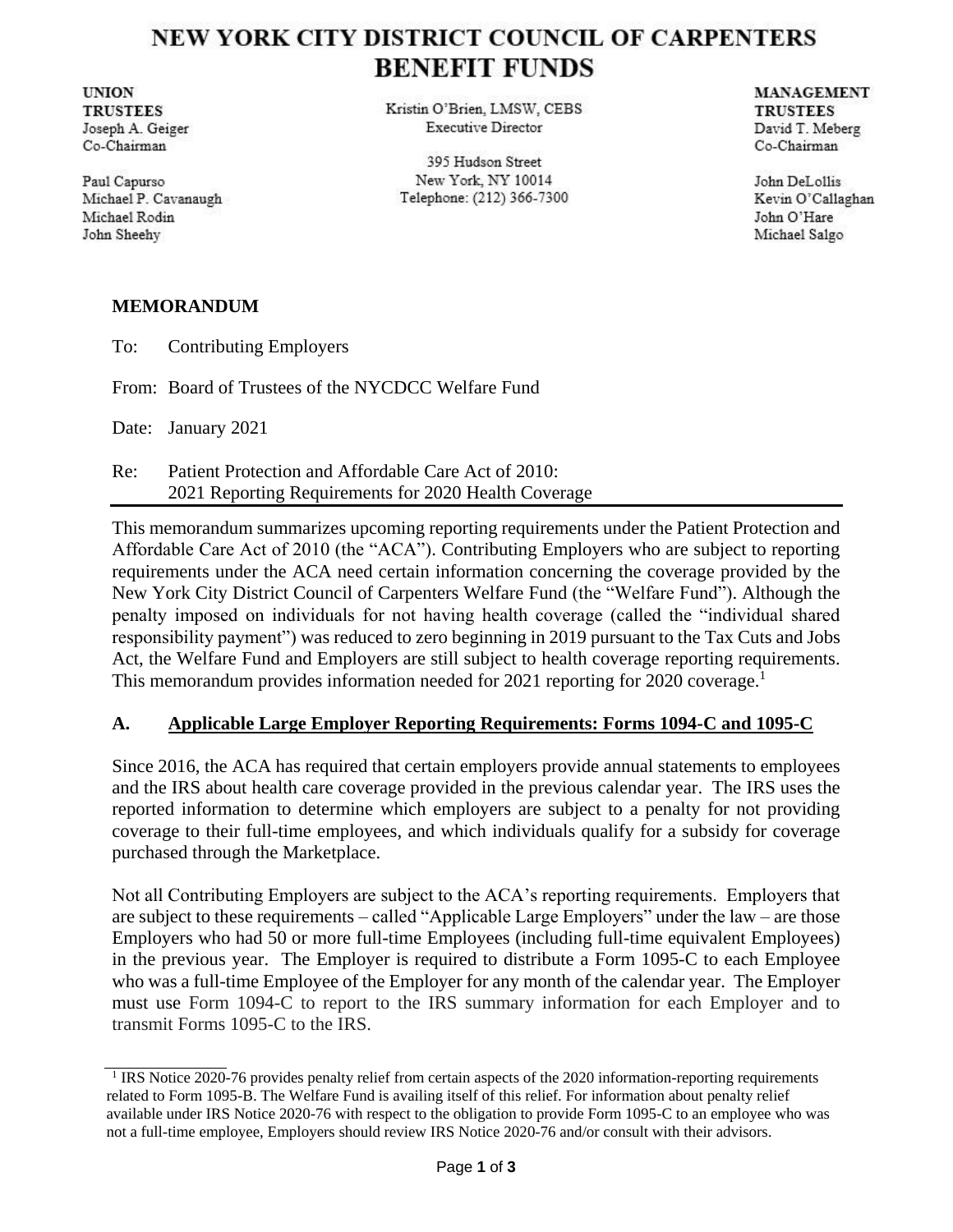The IRS has issued final Forms (available at https://www.irs.gov/pub/irs-pdf/f1095c.pdf) and final Instructions (available at https://www.irs.gov/pub/irs-pdf/i109495c.pdf) on these reporting requirements. **In according with the IRS's Instructions, and consistent with the rules in effect in previous years, a Contributing Employer does not need to know whether a specific Employee actually had coverage under the Welfare Fund for any particular months during the year. Instead the only information that a Contributing Employer is required to obtain from the Welfare Fund is whether the Welfare Fund's coverage provides minimum value, offers dependent coverage, and is affordable. The Welfare Fund satisfies each of these tests.** 

# **1. MINIMUM VALUE**

The health benefits offered by the Welfare Fund exceed the 60 percent minimum value standard.

# **2. DEPENDENT COVERAGE**

The Welfare Fund offers coverage to eligible participants and to the following dependents:

- spouses,
- dependent children to end of the month in which they reach age 26,
- dependent parents who meet certain requirements, and
- disabled adult children who meet certain requirements.

# **3. AFFORDABILITY**

Active Participants do not pay premiums to the Welfare Fund for coverage; therefore, coverage under the Welfare Fund satisfies the affordability test under the ACA. (If coverage is provided under a participation agreement and the Employer charges the Employee a portion of the cost of coverage, the Employer will need to assess affordability.)

In sum, Contributing Employers do not need any participant-specific information about whether an individual had coverage under the Welfare Fund during 2020. Because such information is not required to satisfy reporting requirements and, due to HIPAA restrictions, the Welfare Fund will not respond to requests by Contributing Employers for participant-specific information.

The IRS's Instructions provide information about the codes that should be entered on Form 1095- C to indicate that the Employer was required to contribute to a multiemployer plan on behalf of an employee for that month. For more information, please refer to the IRS's Instructions or seek professional guidance.

For 2020 coverage, an Applicable Large Employer must (a) furnish a Form 1095-C to each of its full-time employees by March 2, 2021, and (b) file with the IRS Forms 1094-C and 1095-C by March 1, 2021 if filing on paper (or March 31, 2021 if filing electronically). (Any Employer who is required to file 250 or more information returns must file electronically.)

#### **B. Welfare Fund Reporting Requirements: Forms 1094-B and 1095-B**

Since 2016, the ACA has required that providers of minimum essential coverage, such as the Welfare Fund, report information to individuals to report on their income tax return that the individual, his/her spouse (if he/she files a joint return), and individuals he/she claims as